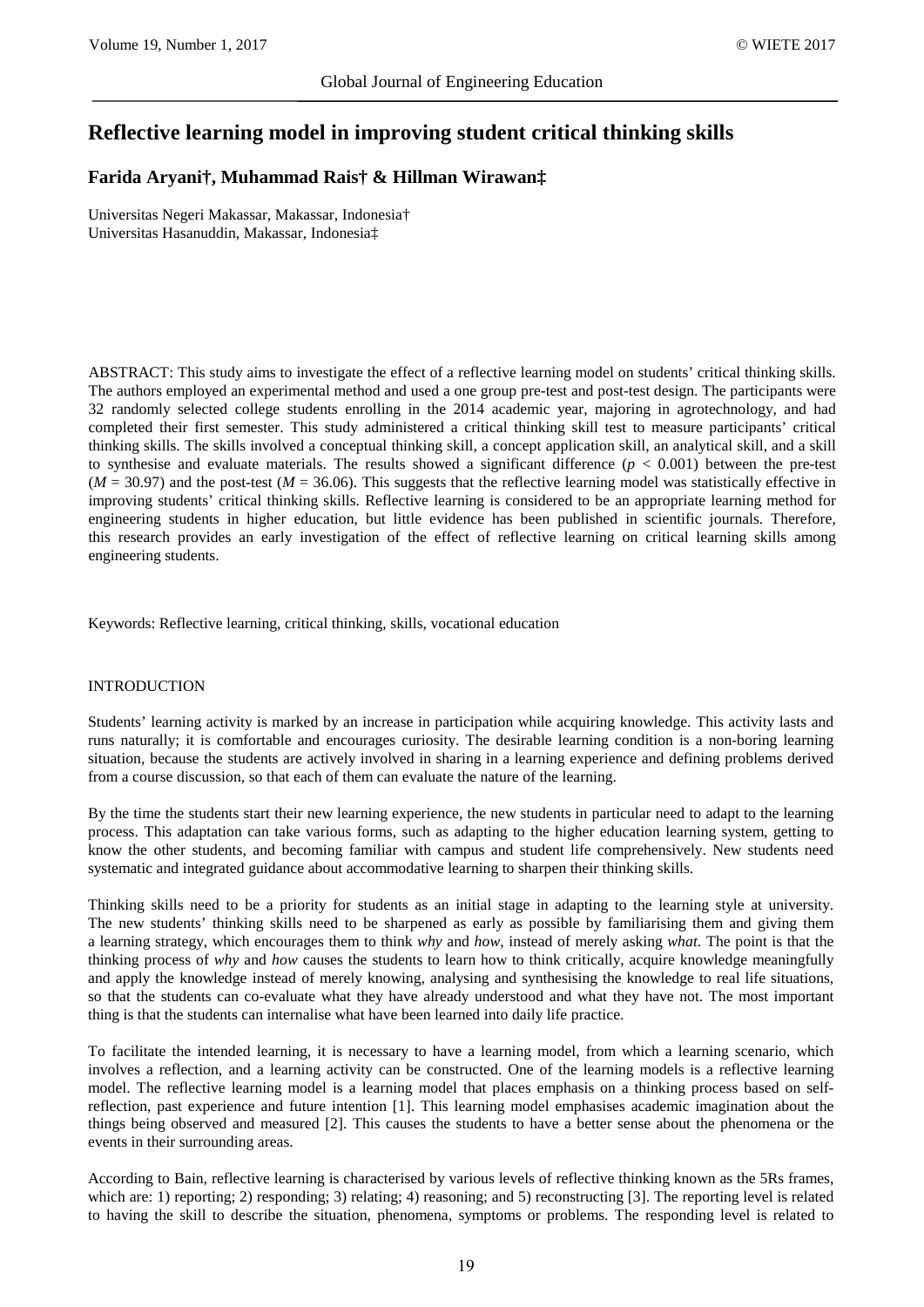having the skill to develop an emotional response towards the problems. The relating level is related to having the skill to connect the various phenomena with theories, which serve as a foundation of the phenomena or symptoms. The reasoning level is related to having the skill to explain an event based on the facts and the analogies systematically in accordance to the methodological concepts of problem-solving. Finally, the reconstructing level is related to having the skill to develop action plans in solving a problem-based on a theoretical perspective and experience.

Reflective learning places the students as the learning subjects who always think actively and work using cognitive, affective and psychomotor domains. Thinking with the purpose of sharpening logical skills is a scope within the cognitive domain. This aspect is also an object of this study, which is to know how to identify the potency of the conceptual thinking skill characterised by having the skill to re-explain a problem, to apply the concepts that are characterised by having the skill to show and play a positive role in the class, such as organising classes and joining discussions according to the guidance given, even if the educators are not in the classroom.

The next skill is the skill to analyse a concept characterised by having the skill to conduct associative argumentation of developing problems. Synthetical thinking skill is characterised by the skill to conclude reconstructively all events in a discussion. The skill to evaluate is characterised by the skill to evaluate ongoing learning process quality, including the skill to arrange further recommendations for the sake of the next learning improvement [4].

The reflective learning model is conducted by a scenario, which is based on a number of the learning skills proposed by Anderson and Krathwohl [4], and Drost [5], which involve: 1) context introduction; 2) sharing experience; 3) reflection; 4) action; and 5) evaluation. Learning during the stage of knowing the context, the students are prepared to know themselves by combining a sequence of questions: *who am I*, *who we are*, *what is our problem*, *how do we solve it*, and *let us discuss together*. It is a key in self-suggesting in learning. During the sharing experience stage, the students are given a chance to share their own learning experiences including the difficulties, obstacles, achievements and opportunities as a whole. These are discussed until they find a compromise and a similar perspective that good learning comes from a strong will by considering past learning experiences, while observing others' experiences, if it has been more successful or others' struggles to be successful in learning. In the reflection stage, the students are prepared to understand the real nature of learning.

The key learning point is an improvement of the good behaviour in cognitive, affective and psychomotor aspects. At this stage, the students are prepared to be able to use critical thinking skills. Pikkert and Foster explain that critical thinking is the skill to use logic in constructing various materials in various situations, not only memorising or recalling, but also conducting meta-problems, and assimilating and isolating various strategies in finding solutions [6]. Dantas-Whitney defines critical thinking as a learning process, which involves active-reflective thinking [7].

Similar to Fisher, critical thinking means thinking actively, persistently and carefully in choosing an argumentation and organising a conclusion [8]. According to Syah, question construction, which encourages curiosity characterised by critical thinking usually begins by asking *why?*, *what happened?*, *what if?*, and not beginning with *what?* or *where?* [9]. In the action and evaluation stage, students conduct more reflective learning practices, learn to discuss, deliver good ideas to discuss a problem, and also come to a strategic and constructive conclusion.

According to Bassham et al, the word *critical* often evokes a negative meaning and seems like *looking for another's mistake*, although the term *critical* may mean ...*involving or conducting a skilful judgment and observation* [10]. In this definition, critical thinking means thinking clearly and smart. Precisely, critical thinking is a common term given to various cognitive skills and intellectual dispositions that need to be identified effectively, analyse and evaluate an argument, find a hypothesis and various problems including organising and delivering reasons, which can ensure and support a conclusion reflectively.

The reflective learning method is expected to improve the students' critical thinking skills. The practice of critical thinking skills involve ability to think conceptually, as well as applying, analysing, synthesising and evaluating learning material. Thus, the purpose of this study was to find out the influence of a reflective learning model on the students' critical thinking skill.

## METHOD

This research employed quasi-experimental design. The research is pre-experimental, using a one-group pre-test and post-test design [11]. The participants were students who enrolled in 2014, majoring in agrotechnology and taking an introduction to education course during year 2014/2015. Thirty-two randomly selected students were chosen as the experimental group; in other words, the participants were assigned according to the available class [12]. Based on these characteristics, the pre-existing class was directly assigned to be an experimental group.

A reflective learning model was conducted at eight meetings. At the first meeting, a pre-test was held, followed by reflective learning for the next six meetings and ending with a post-test at the eighth and final meeting. The reflective learning began by forming six groups. Each group received a different topic to be discussed reflectively. The theme of reflective Group I was the educators as a factor in a successful education. The theme of reflective Group II was the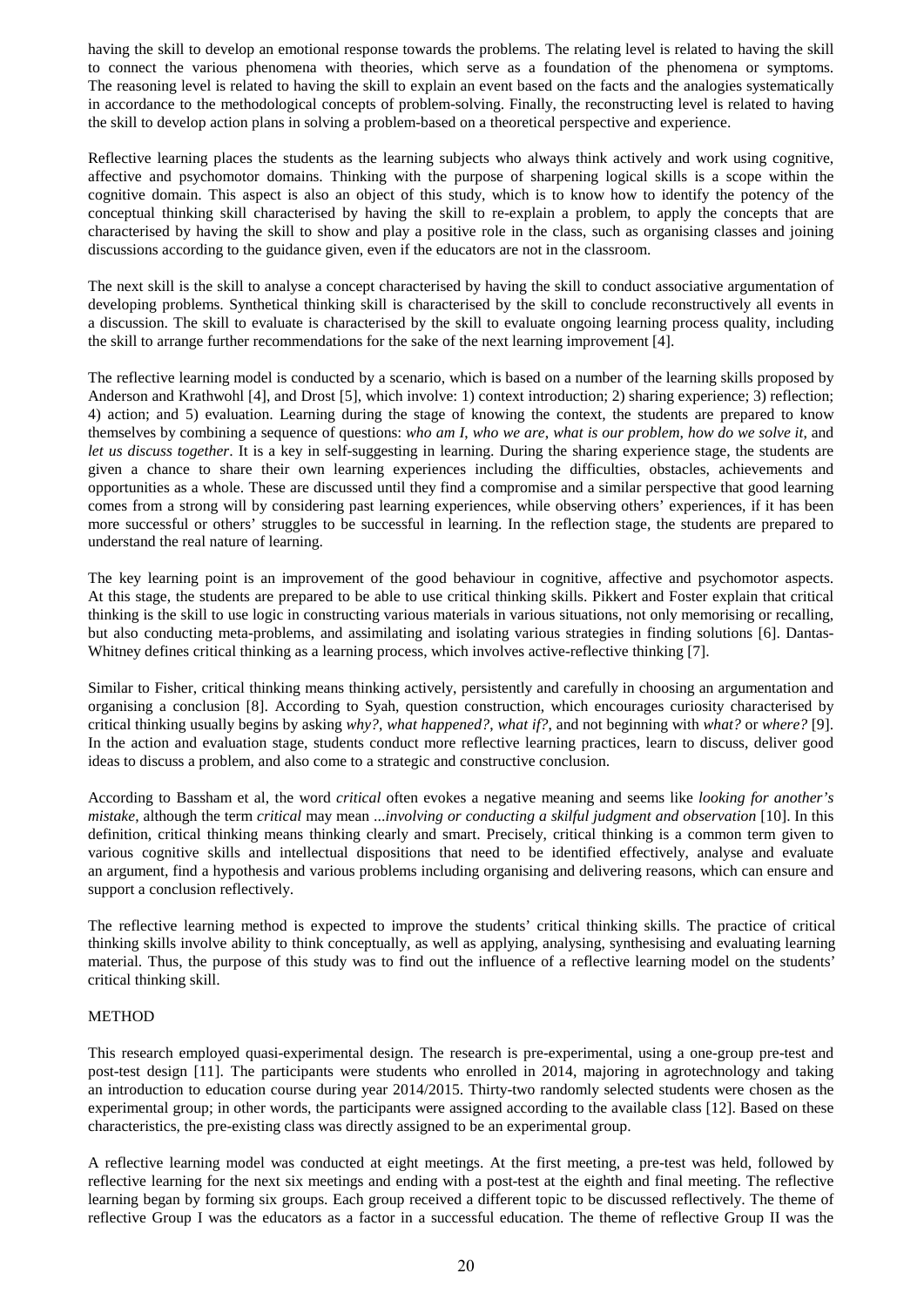students as a factor in a successful education. The theme of reflective Group III was the materials as a component in a successful education. The theme of reflective Group IV was the learning environment as a factor in a successful education. The theme of reflective Group V was the family as a factor in a successful education. The theme of reflective Group VI was the education process foundation.

The reflective discussion scenario was performed by giving a particular role to each team member. Each presenting group appointed a moderator who would explain the rules of the discussion, introduce how the group would finish the papers, assign one or two members to be the presenters of the papers who deliver discussion material including shouting jargon as *an ice breaking intervention*. The discussion process was followed by scientific debate by giving the audience a chance to deliver arguments in the form of questions and statements.

This research used pre- and post-tests as an instrument to deepen material understanding in the discussion during the introduction to the education course. The instrument was in the form of an essay test. This instrument had a rubric of pre-test and post-test on a scale of 1-5. The scores from low to high showed the various quality of the students' critical thinking. There were eight items in both the pre-test and the post-test instruments. Each instrument had an evaluation rubric as follows: 1) understanding in contextual thinking; 2) understanding in making problem associations; 3) understanding in developing and identifying a problem; 4) understanding in analysing a problem; 5) understanding in synthesising a problem; 6) understanding in applying theory to solve a problem; 7) understanding in making evaluation of the discussion process and result; and 8) understanding in organising recommendations for improvement and further plans.

#### RESULTS

The results show a descriptive analysis of the participants' average critical thinking skill (Table 1). On average, the participants' pre-test score was  $30.97$  (SD = 3.78) and  $36.06$  (SD = 1.61) for the post-test. Thus, the difference between the pre-test and post-test was 5.09 or the scores improved by 16.44% on average. The minimum and the maximum scores also increased by nearly ten points for the minimum score and three points for the maximum score. The overall change in the pre- and post-test scores yielded a gain in mean score of  $5.09$  (SD = 2.33). The results showed that the critical thinking skills improved after the researchers had implemented the reflective learning method.

| Table 1: Paired sample <i>t</i> -test. |  |  |
|----------------------------------------|--|--|
|----------------------------------------|--|--|

|                                       | Min | Max | М     | SD   | <b>Gain</b> |         |
|---------------------------------------|-----|-----|-------|------|-------------|---------|
| Pre-test                              | رے  | 36  |       | 3.78 | $M = 5.09$  | $25*$   |
| Post-test                             | 33  | 39  | 36.06 |      | $SD = 2.33$ | ل د. ۱۷ |
| 0.001<br>$\mathbf{A}$<br>$\mathbf{X}$ |     |     |       |      |             |         |

Note: N= 32, \*p < 0.001

The next step of the analysis was to perform inferential tests using a paired sample *t*-test. The result yielded significant differences between assessments ( $t = 12.35$ ,  $p < 0.001$ ). In other words, it was concluded that there was a significant improvement in the students' critical thinking skills after the reflective learning had been implemented. The *t*-test score showed that there was a difference between the situation before and after introducing the reflective learning approach. This shows that there was a significant improvement from medium or even low to higher critical thinking skills. It suggests that the reflective learning model was appropriate for preparing the students to think effectively and critically in viewing the surrounding problems. Figure 1 describes the participants' scores in both the pre- and post-tests.



Participants

Figure 1: Pre-test and post-test scores.

#### DISCUSSION

This study aimed to test the effectiveness of a reflective learning model in improving critical thinking skills among students who enrolled in an agrotechnology programme. After administering the critical thinking measure, the authors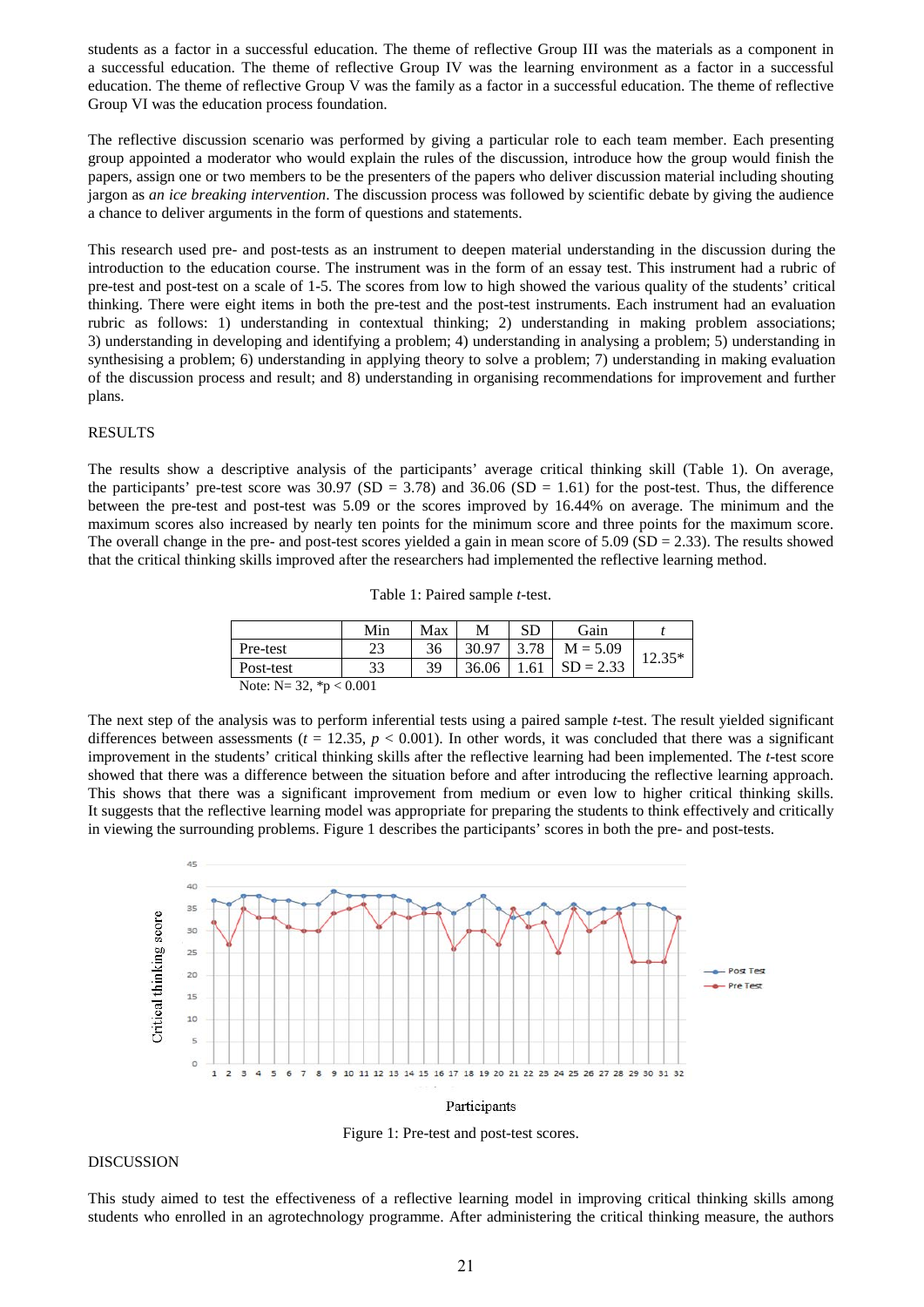obtained the scores for both pre- and post-tests. The mean score was 30.97 for the pre-test and increasing to 36.06 for the post-test. The difference between these two scores was statistically significant  $(p < 0.001)$ . Given the results, the authors concluded that the reflective learning model improved the participants' critical thinking skills.

These results were in line with those of Naber who found that in general, students felt contented in learning and they were able to apply the concepts, to think analytically and to synthesise the materials [13]. In addition, Choy and Oo conducted a study with 60 teachers and found the implementation of critical thinking at the same time also encouraged teachers' critical thinking [14]. Colley et al also studied 74 new students in algebra classes at Worcester State University, the results showed that after the professors applied reflective learning, students changed the way they learned, so that they *solved algebra problems* and succeeded in the course [15]. Students felt that by having a reflection process earlier, they knew who they were as group members. Reflection conducted by new students in an early school year assisted students in achieving confidence and metacognitive skills.

This study contributes some new information related to the implementation of a critical thinking model for students enrolled in engineering studies. The students reached a self-conscious level to think reflectively, based on an experiment, which would be reflected in an action plan in order to make improvements in learning behaviour. As explained by Kolb, individuals learn through observation [16]. It emphasises observing before evaluating, paying attention to an event based on various perspectives, and always paying attention to the meaning of the observed things. In a learning process, individuals will use their mind and feelings to arrange their opinions and, then, synchronise what has been thought and what has been said with what has been done [17].

The discussion of the research results showed that reflective learning could be an alternative approach in training the students' creativity, especially the new students in a new school year. The students in a new school year need to adapt their learning from a high school learning style to a higher education learning style. A university learning model demands that students have a reflective learning modality, so they can sharpen their innovative, critical and constructive logical thinking in studying and developing knowledge. Reflective learning can be one of the learning approaches, which can be applied by any teacher, especially around the department of agrotechnology education. Eventually, students will get used to learning in the reflective situation.

### CONCLUSIONS

The study found significant effects from implementing a critical thinking model in the learning process. The participants' critical thinking skills were significantly improved after eight weeks of the intervention. The critical thinking model improved the participants' skills that include conceptual thinking skills, applying concept skills, analysing skills and synthesising material skills.

This study contributed new evidence supporting the current literature regarding the implementation of critical thinking skills in higher education. The concept of critical thinking skills is paramount in developing students' ability in a new learning environment (e.g. higher education), where the students shift their learning to the next level of thinking.

#### REFERENCES

- 1. Morrow, E., *Teaching Critical Reflection in Healthcare Professional Education*. London: School of Nursing and Midwifery (2009).
- 2. Getz, L., Kirkengen, A.L. and Hetlevik, I., Too much doing and too little thinking in medical science. *Scandinavian J. of Primary Health Care,* 26, **2**, 65-66 (2008).
- 3. Bain, J.D., Ballantyne, R., Mills, C. and Lester, N., *Reflecting on Practice: Student Teachers' Perspectives*. Flaxton: Post Pressed (2002).
- 4. Anderson, W.L. and Krathwohl, R.D., *Taxonomy for Learning, Teaching, and Assessing, a Revision of Bloom's Taxsonomy of Educational Objectives*. (4th Edn), New York: Longman, 66-84 (2001).
- 5. Drost, J., Ignatian Pedagogy: a Practical Approach. Jakarta: Unpublished Work (2001).
- 6. Pikkert, J.J. and Foster, L., Critical thinking skills among third year Indonesian English students. *RELC J.*, 27, **2**, 56-64 (1996).
- 7. Dantas-Whitney, M., Critical reflection in the second language classroom through. *Audiotaped Journals System*, 30, **4**, 543-555 (2002).
- 8. Fisher, A. and Scriven, M., *Critical Thinking: its Definition and Assessment.* Point Reyes (CA): Edgepress (2001).
- 9. Syah, M., *Pembelajaran Aktif, Inovatif, Kreatif, Efektif, dan Menyenangkan* (*PAIKEM*). Bandung: PLPG UIN Sunan Gunung Djati (2009).
- 10. Bassham, G.I.W., Nardone, H. and Wallace, M.J., *Critical Thinking a Student's Introduction*. (4th Edn), New York: Mc Graw Hill, 1-2 (2010).
- 11. Tuckman, W.B., *Conducting Educational Research: Second Edition*. San Diego: Harcourt Brace Jovanovich Publisher (1999).
- 12. Salkind, J.N., *Exploring Research*, *Sixth Edition*. New Jersey: Prentice Hall (2006).
- 13. Naber, L.J., The Effect of Reflective Writing Interventions on Critical Thinking Skills. A Dissertation Presented for the Degree of Doctor of Philosophy, Knoxville, USA: The University of Tennessee, 94 (2011).